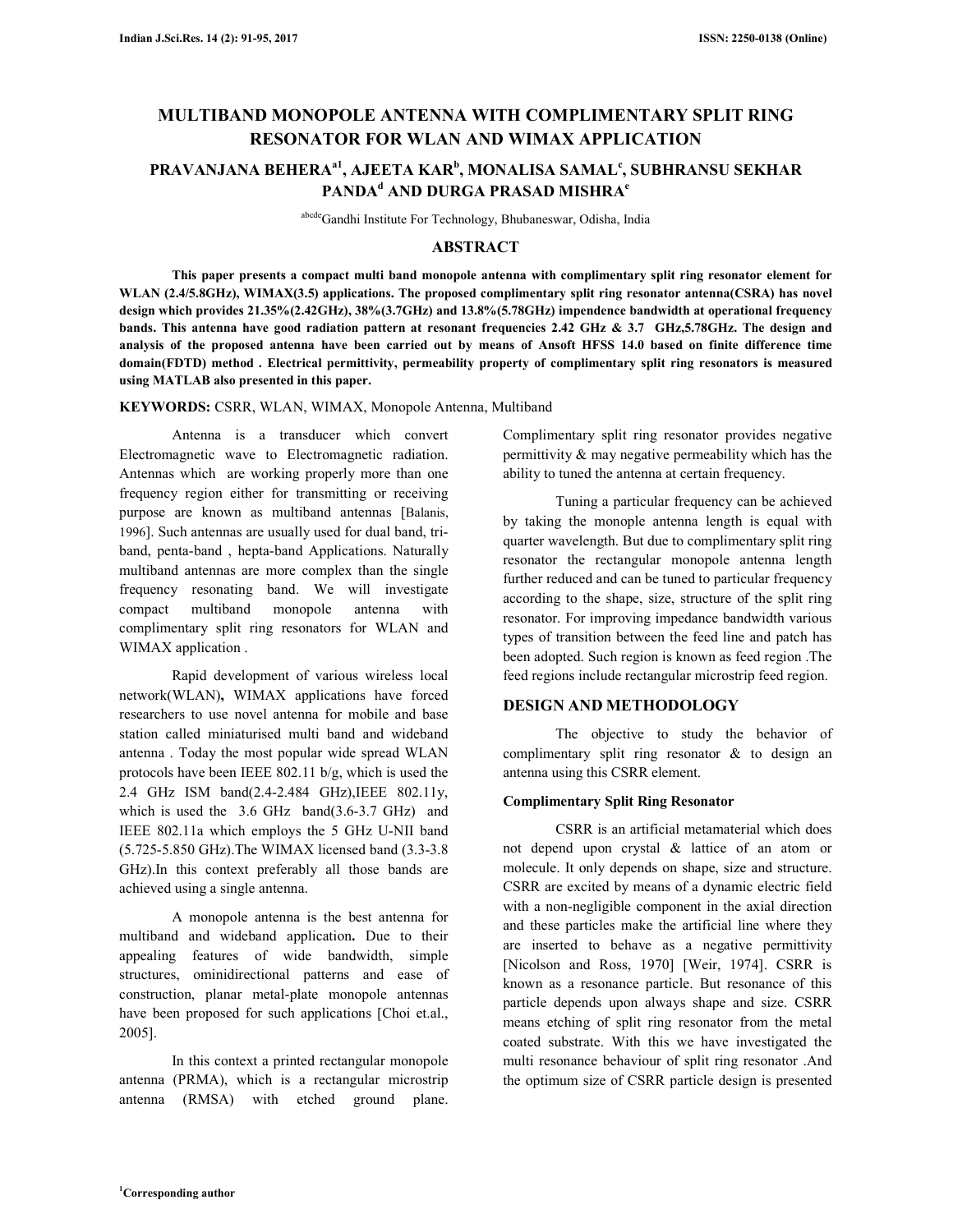here, which provides a resonance frequency at 2.42GHz, 3.5 GHz, 5.78GHz.

 Here the substrate is FR4 epoxy with dielectric constant  $\mathcal{E}_r$ =4.4, having tangent loss tan $\delta$ =.0018. The substrate is of length  $13=22$  mm & width w=20 mm. Fig. 1 (a) shows a rectangular substrate with metal coating, from which a split ring resonator is etched. And becomes a complimentary split ring resonator. Here  $11=12$ mm,  $12=4.5$ mm,  $w1=10$ mm.Fig  $1(b)$  shows a microstrip line with l<sup>4=12mm</sup>, w<sup>2=14mm</sup>, l<sup>5=5mm</sup> ,w3=4mm. The air box having dimension 20 x 22 x  $11.67$  (mm)<sup>3</sup>. The excitation is the wave port given to the CSRR & microstrip ground plane to two ports. The port to port distance is 20mm.





**Figure 1(b): CSRR bottom view** 



**Figure 1(c): Waveport applied in YZ Plane** 



**Figure 1(d): PEC boundary applied at z=-5.035, 6.635 plane & PMC in ZX plane.** 

The air box XY plane applied as PEC & ZX plane as PMC.

#### **SIMULATION AND RESULT**

 The above design is simulated in ANSOFT HFSS 14 which is developed by using finite difference time domain method.



**Figure 2(a): Reflection and transmission coefficient vs. frequency.** 

 From the above figure we observe that this complimentary split ring resonator tuned to three resonance frequencies around 2.42,3.6,5.7 GHz. 2.4 Ghz, 5.78 GHz provides band stop resonating frequency & 3.6 GHz provides band pass resonating frequency.

## **CSRR MEDIUM PARAMETER STUDY**

 To find out whether on those resonant frequency  $\epsilon \& \mu$  negative or not S-parameters retrieval technique is useful in obtaining the material parameters, when analytical techniques become increasingly difficult to apply (e.g. Scattering object has complex geometry). This procedure extracts the effective permittivity, effective permeability, index of refraction by inverting the reflection–transmission results considering the metamaterial as a homogeneous effective medium. S-parameters retrieval provides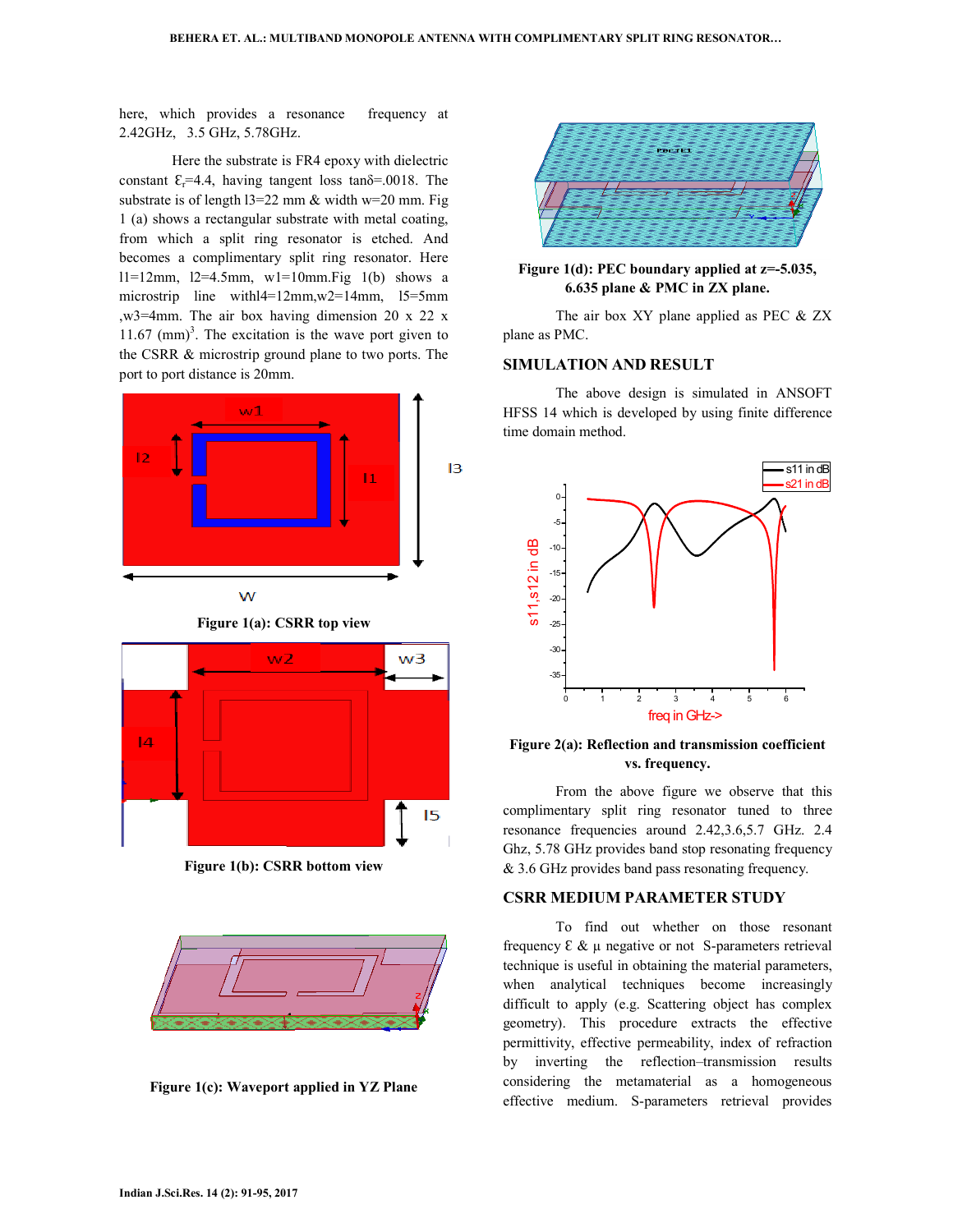complete information on the material parameters of the sample in a direct manner. S-parameters measurement and retrieval can form the basis of a semi automated metamaterial characterization procedure. To extract effective medium parameter from the normal incidence scattering parameter data, the Nicolson-Ross-Weir (NRW) approach [Kadaba, 1984] and the corrections were implemented. The NRW approach begins by introducing the composite terms.

$$
v1=s21+s11
$$
\n...
$$
v2=s21-s11
$$
\n...
$$
v2=21-s11
$$
\n...
$$
v2
$$
\n
$$
s11=res11+j*ims11
$$
\n...
$$
s21=res21+j*ims21
$$
\n...
$$
u4
$$
\n
$$
\mu = \frac{2}{jk_0d} \frac{1-v_2}{1+v_2}
$$
\n...
$$
s2
$$
\n
$$
g = \frac{2}{1+v_1}
$$
\n...
$$
v6
$$

Ɛ= - 



#### **Figure 2(b): CSRR Permeability and permittivity curve with respect to frequency.**

 Using above formula a MATLAB program had been developed. We observed that electrical permittivity is negative around 2.45 GHz and 5.7GHz, thus giving two resonant frequencies . The electrical permeability is also negative around 3.5 GHz, that provides another resonance frequency.

 Summary:-From the above study we observed that a Complimentary split ring resonator has dynamic multi frequency tunable capability, which depends upon the CSRR size, shape & structure. This unit can be embedded in any radiator which provides WLAN, WIMAX resonant frequency. So length of antenna only depends upon this resonating CSRR element. So antenna length can be reduced less than quarter wavelength.

## **MONOPOLE ANTENNA WITH COMPLIMENTARY SPLIT RING RESONATOR**

 A monopole antenna is mainly used for its appealing features, such as wide impedance bandwidth, ominidirectional, ease of construction. The antenna consists of three parts feed line, feed region and radiating patch. A feed region is introduced between 50  $\Omega$  feed line and the main patch to smooth the current path thus providing wider impedance bandwidth. In monopole antenna the length of the ground is important . Generally we take partial ground. To achieve the lower cut-off frequency at 2.4 GHz the radiating patch is a rectangular microstrip with a complimentary split ring resonator. The antenna is fabricated in a standard 1.6 mm FR4 epoxy substrate material with dielectric constant  $\mathcal{E}_r$ =4.4 at 2.42 GHz. The width of the monopole antenna is 26mm. The effective dielectric constant  $\mathcal{E}_{\text{re}}$  is calculated from the equation

Ɛre= Ɛ + Ɛ 1 + 12 . ...........................(7) Ɛre =3.989

The wave guide wavelength  $(\lambda_g)$  can be calculated from free space wavelength  $(\lambda_0)$ , as

λg = λ0( Ɛre.)-0.5.......................................(8)

 $λ<sub>0</sub>=62.1mm$ 

 Now quarter wavelength become 15.5 mm. So to resonate at 2.42 GHz the quarter monopole antenna patch length should be 15.5mm. But due to complimentary split ring resonator the length of the patch had taken 14mm to resonate at 14 GHz. The substrate dimension is 39x30mm.The microstrip feed line width w1=3mm is kept fixed at to achieve  $50\Omega$ impedance. A microstrip feed region of  $3.5x1mm^2$  is introduced between 50Ω feed line and radiating patch for smooth current flow .The radiating patch was composed of two side by side CSRR that covers an area  $26x14$  mm<sup>2</sup>. On the other face of the substrate a ground plane of 22.2x30mm<sup>2</sup> was etched .The final dimension of the antenna was recorded as:  $L=3$ ,  $k=22.2$ , w=30,w1=26, l1=22, l2=14, l3=10, w1=26, w2=8(all dimensions are in mm).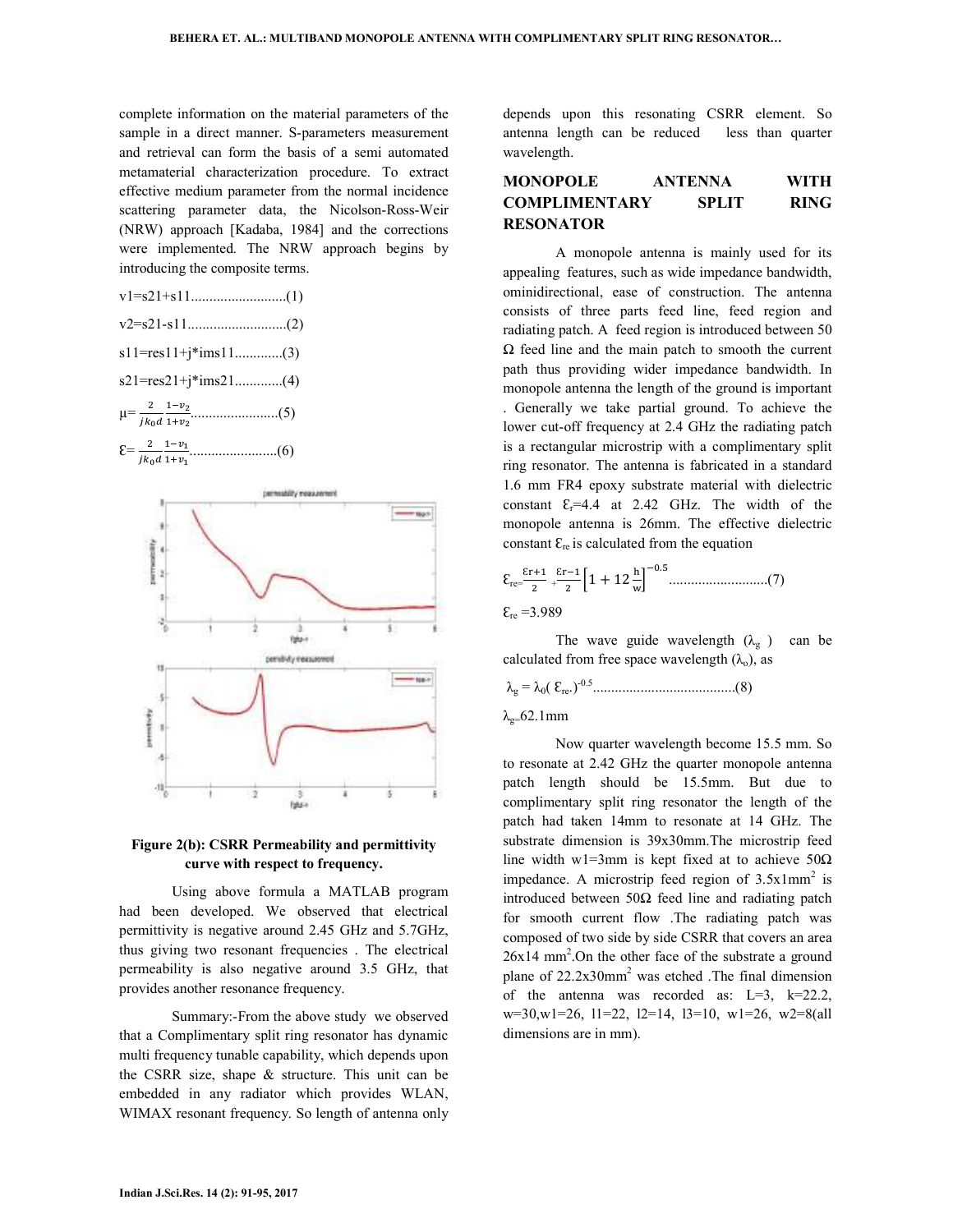





**Figure 3(b): Bottom view of the proposed antenna** 

### **SIMULATION AND RESULT**



**Figure 3(b): Return loss vs. frequency curve** 



**Figure 3(c): H-plane at phi=0<sup>o</sup>**



**Figure 3(d): E-plane at phi=90<sup>o</sup>**



## **Figure 3(e): Magnitude of surface current density(Jsurf in A/m)**

 Based on the designed parameter the simulated results are shown. Here our desired resonant frequency